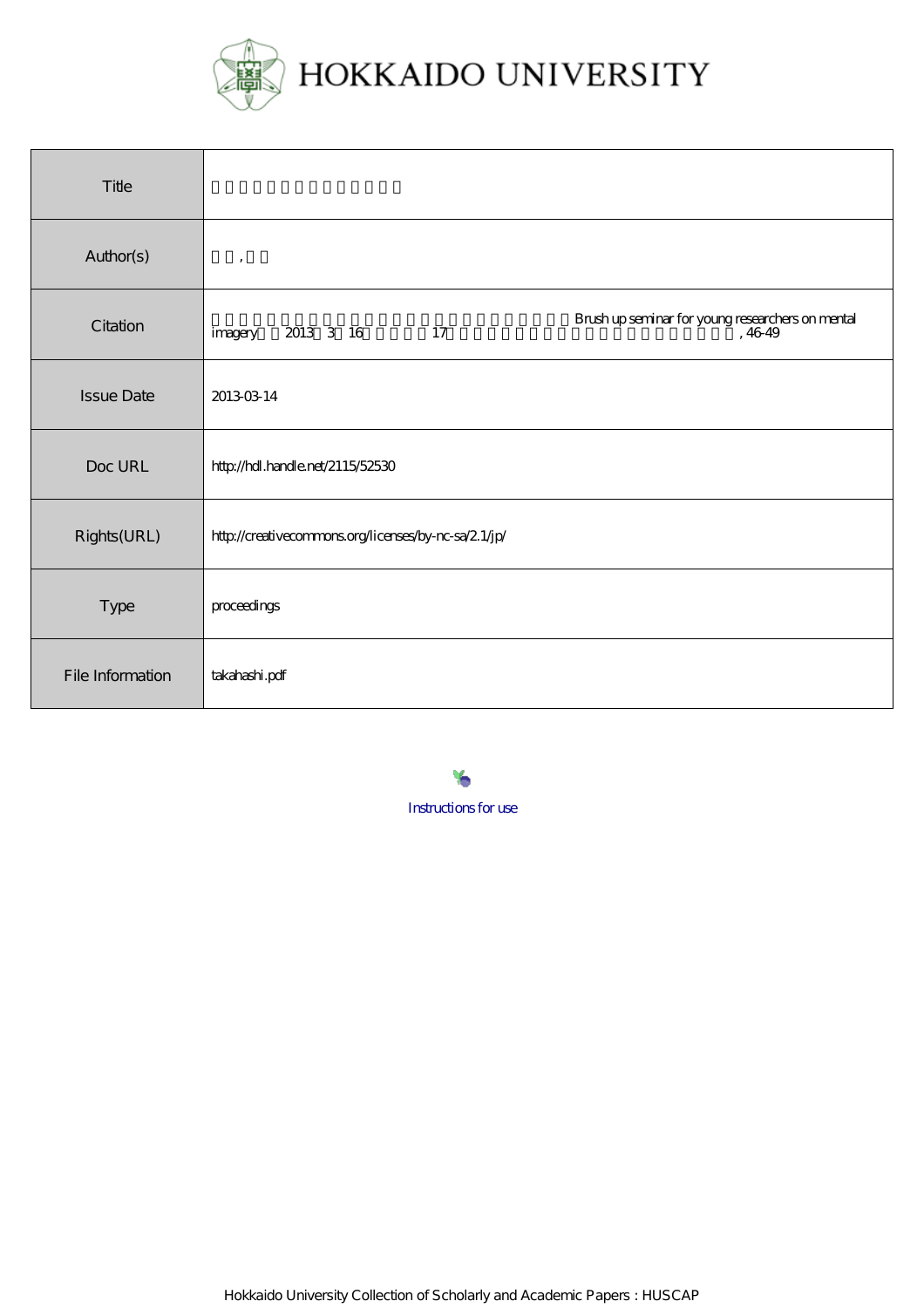# 視覚イメージ鮮明性と仮現運動

○髙橋 純一 (東北大学大学院文学研究科) キーワード:視覚イメージ鮮明性,仮現運動,脳波

#### 目 的

本研究では、視覚イメージ鮮明性 (Vividness of Visual Imagery Questionnaire: VVIQ, Marks, 1973) の個人差と仮現運動との関連について検討を行な った。心的イメージとは,"物理的な刺激対象が現 前しない場合に起こる主観的な類感覚的経験 (Kosslyn et al., 2006)"と定義される。一方, 仮現運 動とは,"適当な空間的距離をもった 2-3 個の物体が 交互に点滅することで,物理的には存在しない物体 間の運動軌道が補完され,1 つの物体が運動してい るように見える現象 (Kolers, 1972)"である。両者は, 物理刺激が存在しない場合に知覚が生じる点におい て,関連があると推測できる。

# 研究 **1:** 視覚イメージ鮮明性と仮現運動との関連 **(**行動データ**)**

研究 1 (Takahashi & Hatakeyama, 2012) では、行 動データの観点から,視覚イメージ鮮明性と仮現 運動との関連について検討した。

#### 方 法

実験参加者 正常な視覚を有した大学生・大学院 生 99 名 (男性 42 名,女性 57 名) であった。 材 料 3 つの黒いドットが,白い背景上で点滅す る事態を用いた (Fig. 1)。ドットの直径は視角 1 deg で,ドットどうしの距離は視角 5 deg であった。 手続き ドットは, それぞれ 200 ms ずつ提示され, 刺激間間隔 (ISI: Inter-stimulus Interval) は,20 ms から 500 ms のときがあった。実験参加者の課題は, ドットの運動の滑らかさについて 5 件法 (1: 滑 らでない ~ 5: 滑らかである) で判断すること であった。



Fig.1 A stimulus sequence used in Takahashi & Hatakeyama (2012).

### 結果と考察

 分析では,課題の意味を理解できなかった者及 び課題を最後まで実施できなかった者を除いた 91 名が分析対象者となった。このうち,上位及び 下位の 27 % ずつを高鮮明群及び低鮮明群とした (高鮮明群: *n* = 25, mean VVIQ = 32.5, SD = 3.0; 低 鮮明群:  $n = 26$ , mean VVIQ = 54.2, SD = 5.6).

Fig. 2に,高鮮明群及び低鮮明群の結果を示す。 VVIQ (2; High / Low) を実験参加者間要因とし, ISI (16; 20 / 40 / 60 / 80 / 100 / 120 / 140 / 160 / 180 / 200 / 250 / 300 / 350 / 400 / 450 / 500 ms) を実験参 加者内要因とした 2 要因分散分析の結果,VVIQ の主効果 [*F*(1, 49) = 4.21, *p* < .05], ISI の主効果 [*F*(15, 735) = 72.10, *p* < .001],両要因の交互作用 [*F*(15, 735) = 1.72, *p* < .05] が見られた。ISI 350 ms 以降で,高鮮明群の方が低鮮明群よりも評定値が 高かった [350 ms: *F*(1, 784) = 7.64, *p* < .01; 400 ms: *F*(1, 784) = 9.30, *p* < .005; 450 ms: *F*(1, 784) = 10.48, *p* < .005; 500 ms: *F*(1, 784) = 6.42, *p* < .05]。

実験の結果,特に,ISI が長い条件 (350 ms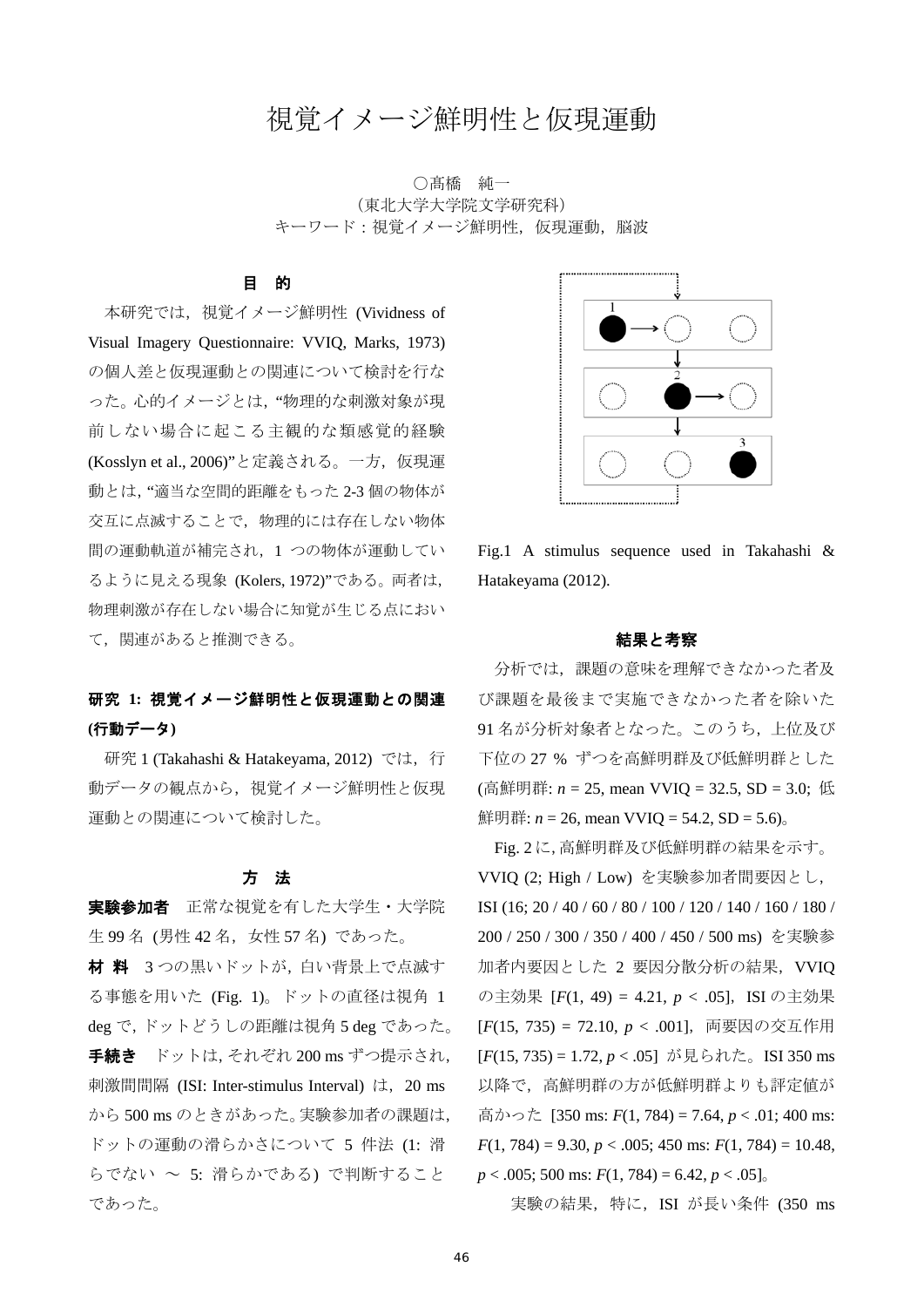以降) において VVIQ の個人差が見られた。より 長い ISI における仮現運動は,後期の運動情報処 理過程を反映していると考えられる (Braddick, 1974)。このことから、仮現運動における視覚イメ ージ鮮明性の個人差は,より後期の運動情報処理 過程において観察される可能性が示唆される。



Fig. 2 The results of individual differences in VVIQ (High vividness group:  $n = 25$ ; Low vividness group:  $n = 26$ ). Error bars denote the standard errors of means.

# 研究 **2:** 視覚イメージ鮮明性と仮現運動との関連 **(**脳機能データ**)**

研究 2 (Takahashi & Yasunaga, 2012) では、脳機 能データ (Event-Related Potential: ERP) の観点か ら,視覚イメージ鮮明性と仮現運動との関連につ いて検討した。実験パラダイムは,Wibral et al. (2009) を用いた。

#### 方 法

実験参加者 最初に,大学生·大学院生 60名 (男 性 19名, 女性 41名) に VVIQ を実施した (mean VVIQ = 41.17, SD = 8.1)。次に,VVIQ 得点が 37 点以下の者を高鮮明群 (*n* = 10, mean VVIQ = 33.5, SD = 4.2),50 点以上の者を低鮮明群 (*n* = 8, mean VVIQ = 52.4, SD = 2.5) として,脳波実験に参加し てもらった。全ての実験参加者は,正常な視覚を 有していた。

材 料 2 つの白色の四角が,黒い背景上で点滅す

る事態を用いた (Fig. 3 (a))。四角の大きさは視角 2 deg であった。

手続き 刺激は, それぞれ 200 ms ずつ提示され, ISI は,200 ms と 400 ms のときがあった。ISI 200 ms の方が, ISI 400 ms よりもより強い運動の生じ ることが確認されている。実験条件には,運動条 件 (S1 と S2 が交互に提示される) と統制条件 (S1 あるいは S2 のみ提示される) が設定された (Fig. 3 (b))。脳波は,S2 が提示されたときを onset として,200 ms 後まで加算平均された。



Figure 3. Stimulus sequence used in the study of Takahashi & Yasunaga (2012). S1 and S2 mean the stimulus 1 and stimulus 2, respectively.

#### 結果と考察

S2 が提示された後 90 ms から 200 ms において 10 ms ずつ区切って分析を行なった。正中線にお いては, VVIQ (2; High / Low) × 部位 (5; Fz / Cz /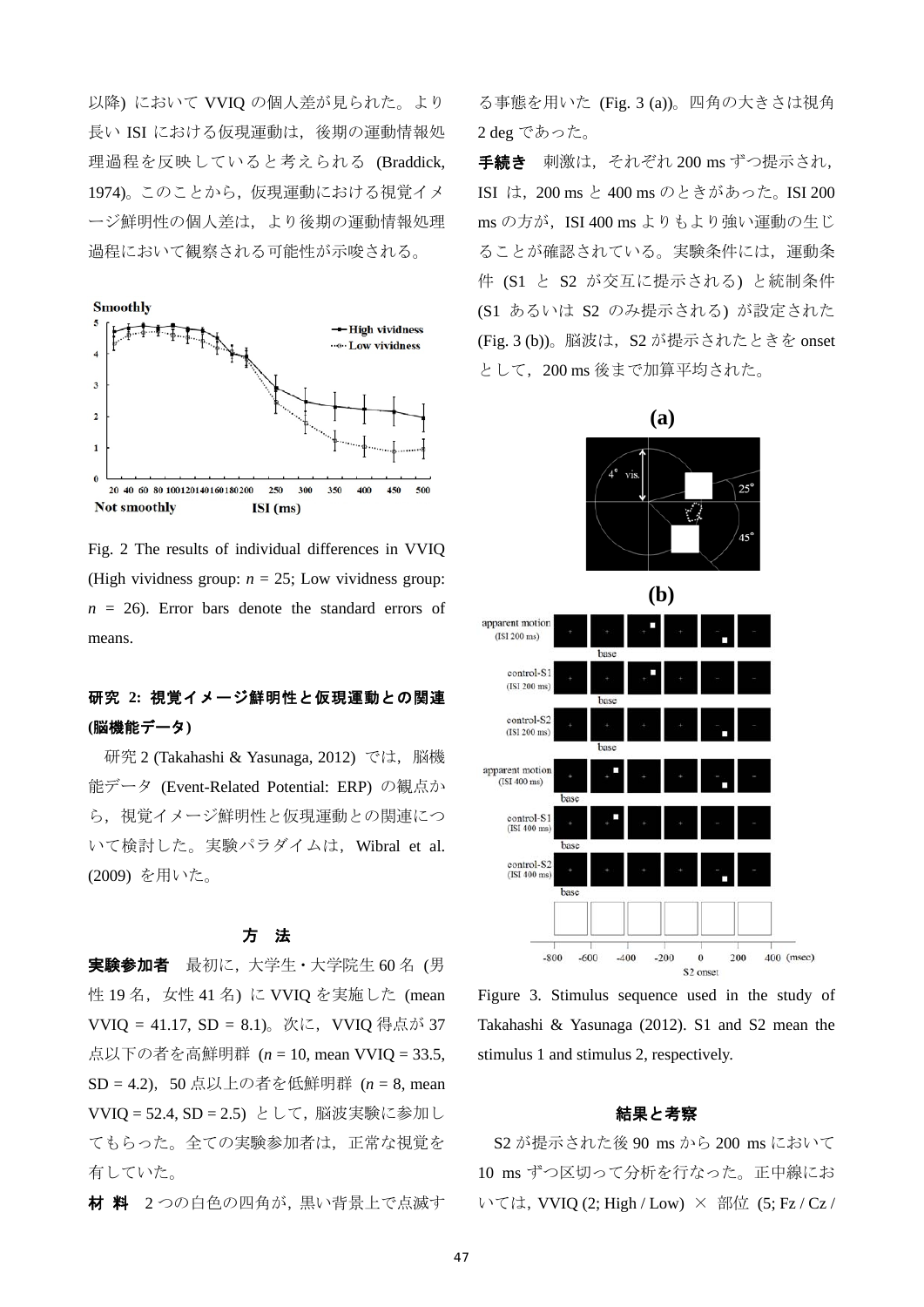$Pz / POz / Oz$   $\times$  ISI (2; 200 ms / 400 ms)  $\times$  条件 (2; 運動 / 統制) の 4 要因分散分析を行なった。 傍矢状洞部においては, VVIQ (2) × 部位 (5; F3-F4 / C3-C4 / P3-P4 / PO3-PO4 / O1-O2) × 半球 (2; 右半球 / 左半球) × ISI (2) × 条件 (2) の 5 要因分散分析を行なった。側頭部においては, VVIQ (2)  $\times$  部位 (4; F7-F8 / T3-T4 / P7-P8 / PO7-PO8) × 半球 (2) × ISI (2) × 条件 (2) の 5 要因分散分析を行なった。分析に用いた電極の 位置を Fig. 4 に示す。なお,有意水準は 5 %であ った。また,結果の記載には統計値の記載を省略 した。



Fig. 4 Diagram of electrode locations in the 10/20 sites.

実験参加者全体 (n = 18) の結果から, ISI 200 ms 条件で,90-200 ms において,ほぼ全ての頭皮 上に陰性波が確認された。一方, ISI 400 ms の条 件では,170 ms-200 ms において,前頭付近で陽性 波が観察された。

次に,高鮮明群 (*n* = 10) と低鮮明群 (*n* = 8) の 波形を比較した (Fig. 5)。陰性波に関しては、高鮮 明群の方が低鮮明群よりも頭皮上分布が広かった。 一方,陽性波に関しては,高鮮明群 (150-200 ms) の方が低鮮明群 (170-200 ms) よりも潜時が短く, 結果的に持続時間が長かった。

90 ms 以降の陰性波は、仮現運動の見えと関連 していることから (Wibral et al., 2009),高鮮明群

の方が運動をより知覚していたと推測できる。ま た,仮現運動は運動残効と関連があり (Winawer et al., 2010),特に 160 ms 付近の陽性波は運動残効の 持続時間と関連がある (Kobayashi et al., 2002)。し たがって,高鮮明群の方が運動残効を持続させや すく,結果的に運動軌道を知覚しやすかった可能 性も推測できる。



Fig. 5 Mean topographies between the High  $(n = 10)$ and Low  $(n = 8)$  vividness of visual imagery groups.

#### まとめ

 本研究では,行動データ (研究 1) 及び脳機能デ ータ (研究 2) の観点から,視覚イメージ鮮明性の 個人差と仮現運動との関連について検討した。研 究1では、より長い ISI のときに、高鮮明群の方 が低鮮明群よりも滑らかな運動を知覚することが 分かった。研究 2 では,生理学的観点から,高鮮 明群の方が低鮮明群よりも仮現運動の見えが良い ことが示された。特に,後期 (160 ms 以降) の陽 性波において群間差が顕著であったため、研究 1 と同様に,群間差は後期の運動情報処理過程にお いて生じる可能性が示唆される。

#### 引用文献

Braddick, O. (1974). A short range process in apparent motion. *Vision Research*, **14**, 519-527.